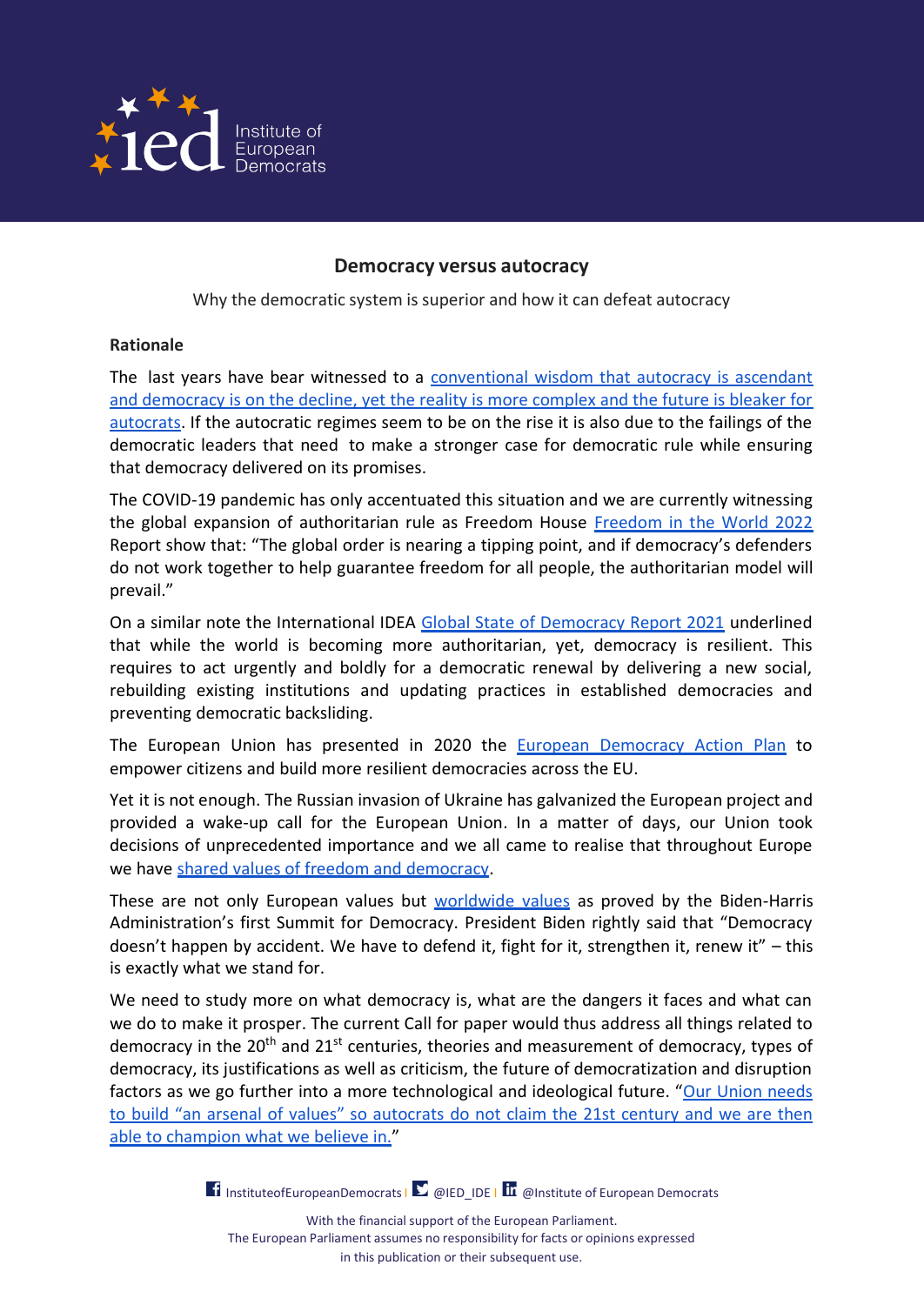

- What are the opportunities and challenges associated with the new technologies as regards the aspects related to democracy versus autocracy? The main issues to be examined are those related to: social media, artificial intelligence, e-voting, etc.
- Another important aspect is related to the European instruments meant to support the democracy such as the European Democracy Action Plan. What is their current status? What are the problems that affect their successful implementation?
- The EU by itself cannot fight the autocracy rise alone. What are the options for the EU in the future? What about the perspectives of the Summit of Democracies or the Communities of Democracies? What about the cooperation with other international organizations on the topic of democracy?
- What was the impact of the pandemic on civil liberties and democratic societies? What are the lessons learned? What can we do better in the future? How can we protect democracy during emergency situations?
- Often, when analysing the EU institutions, a series of analysts spoke about the "democratic deficit" of the EU. What is the situation nowadays?
- Disinformation and the spreading of fake news often affect the democracy in many societies. How can we fight against them while also respecting the civil liberties?
- What are the tools that the EU can use in spreading democracy in the neighbourhood? Does the enlargement process or formats such as the Eastern Partnership are enough for that?
- Possible scenarios for the evolution of democracy as a system. What might we expect?
- Possible challenges to the democratic system (the cost related to the Green and Digital transition, etc.)

# **Research format and outcome**

The aspects related to the topic Democracy versus autocracy, should be addressed and developed by **young researchers and policy analysts** through a series of **Policy Studies** meant to define and support with arguments why the democratic system is superior and how it can defeat autocracy.

The Research papers would address several key issues related to this topic, whilst:

- **● anticipating possible European and regional trends,**
- **● sticking to the concerns of the European and national societies**
- **● bringing specific and concrete policy recommendations.**

The main purpose is to have a pragmatic approach that identifies the opportunities and challenges related to democracy versus autocracy in order to come up with a series of policy recommendations and also prospective scenarios, with concrete action plans, that can provide viable solutions to the relevant stakeholders.

**I** Institute of European [Democrats](https://www.linkedin.com/company/institute-of-european-democrats/)  $\sum_{n=1}^{\infty}$  @IED\_IDE 1 **II** @Institute of European Democrats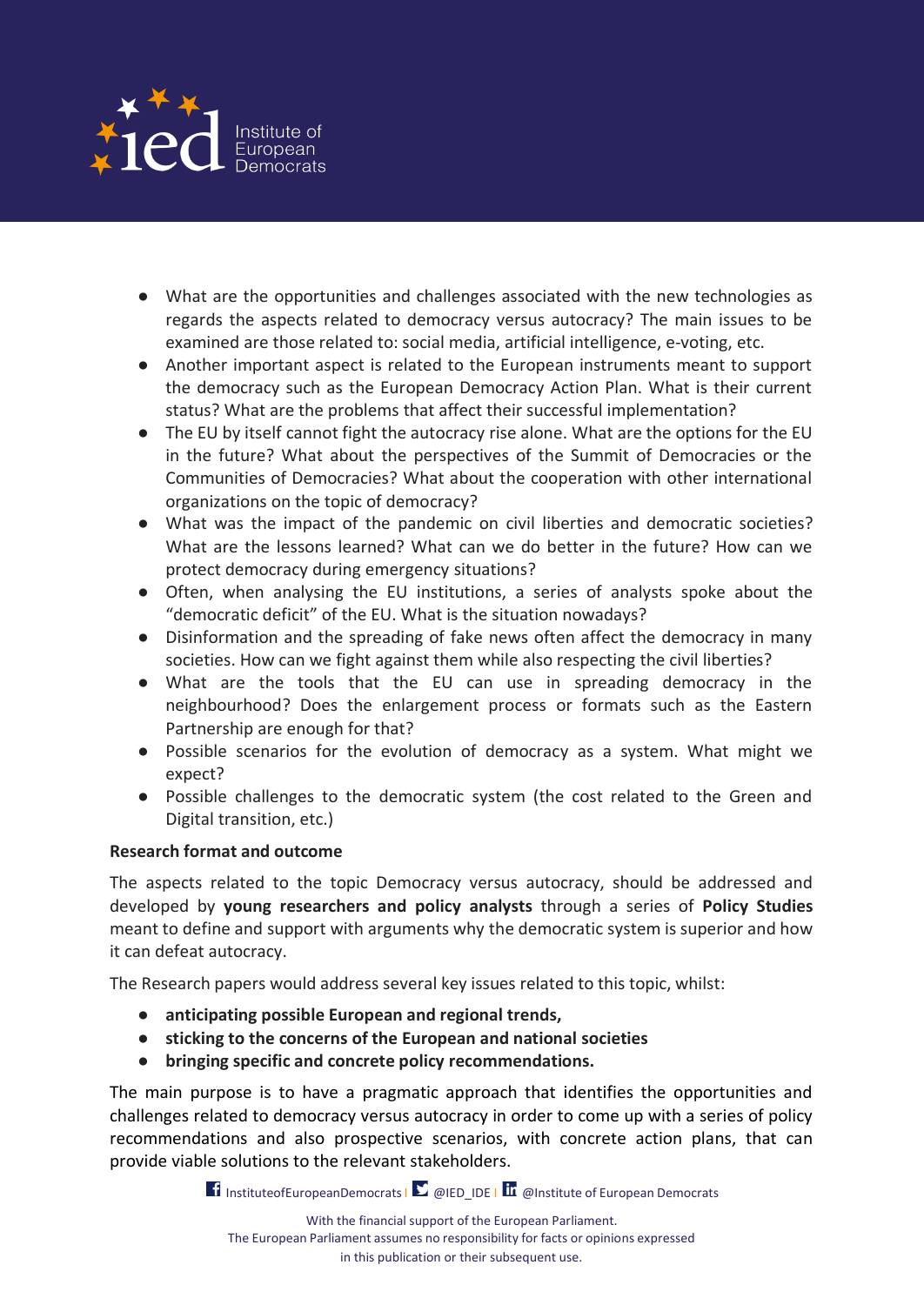

The contributions should be policy orientated and have approx. **8** - **10 pages (maximum)** (without Annexes and Bibliography). Template and stylistic guidelines will be provided to the selected candidates.

In the frame of this fellowship, the selected candidates should:

- Draft a specific research paper on the proposed subject
	- Be prepared for the possible presentation of the research paper during conferences or similar events in 2022-2023.
	- be prepared to work on a possible publication

### **Funding**

- 1.500 € gross amount
- the selected candidate is responsible for paying all the due taxes

## **A maximum number of 15 Research Papers may be selected for financing!**

### **Eligibility criteria:**

- Bachelor degree;
- Age limit of 35 years old by the 30 June 2022;
- Proven excellence in writing skills in English.
- Citizen of an EU Member State or of a state from the European Economic Area (EEA)

or of a candidate or a potential candidate country or from a country member of the Eastern Partnership.

### **Candidacy to be sent by 30 June 2022 midnight (Brussels time) to**

# **[callforpapers@iedonline.eu](mailto:callforpapers@iedonline.eu) with the subject "IED Call for papers 2022 Candidacy"**

*Please do not wait the last day or hours to send your candidature in order to avoid reception problems of your email.*

• Candidatures are only on an individual basis; no research teams or multiple candidatures are accepted.

- The candidature dossier must contain:
- -**Europass Resume in English** (maximum 3 pages)

**IT** InstituteofEuropean[Democrats](https://www.linkedin.com/company/institute-of-european-democrats/) |  $\Sigma$  @IED\_IDE |  $\overline{\text{I}n}$  @Institute of European Democrats